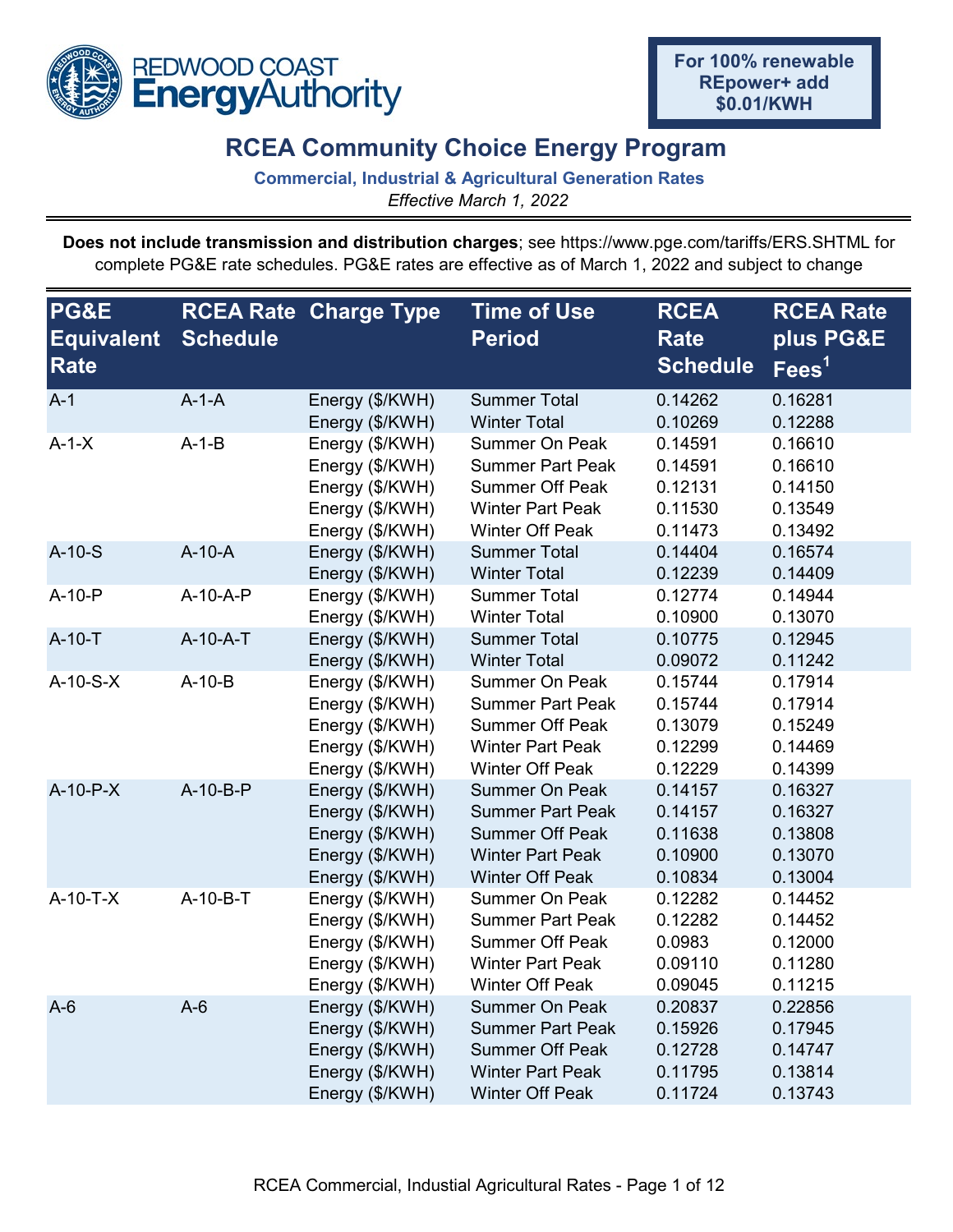| <b>PG&amp;E</b>   |                 | <b>RCEA Rate Charge Type</b>                                                                                                    | <b>Time of Use</b>                                                                                                                                                                  | <b>RCEA</b>                                                           | <b>RCEA Rate</b>                                                      |
|-------------------|-----------------|---------------------------------------------------------------------------------------------------------------------------------|-------------------------------------------------------------------------------------------------------------------------------------------------------------------------------------|-----------------------------------------------------------------------|-----------------------------------------------------------------------|
| <b>Equivalent</b> | <b>Schedule</b> |                                                                                                                                 | <b>Period</b>                                                                                                                                                                       | <b>Rate</b>                                                           | plus PG&E                                                             |
| Rate              |                 |                                                                                                                                 |                                                                                                                                                                                     | <b>Schedule</b>                                                       | $\text{Fees}^1$                                                       |
| $E-19-S, V$       | $E-19-S$        | Energy (\$/KWH)<br>Energy (\$/KWH)<br>Energy (\$/KWH)<br>Demand (\$/KW)<br>Demand (\$/KW)<br>Energy (\$/KWH)<br>Energy (\$/KWH) | Summer On Peak<br><b>Summer Part Peak</b><br><b>Summer Off Peak</b><br><b>Summer On Peak</b><br><b>Summer Part Peak</b><br><b>Winter Part Peak</b><br><b>Winter Off Peak</b>        | 0.09795<br>0.09795<br>0.092<br>12.25<br>12.25<br>0.08942<br>0.08871   | 0.11825<br>0.11825<br>0.11230<br>12.25<br>12.25<br>0.10972<br>0.10901 |
| $E-19-S,R$        | $E-19-R-S$      | Energy (\$/KWH)<br>Energy (\$/KWH)<br>Energy (\$/KWH)<br>Energy (\$/KWH)<br>Energy (\$/KWH)                                     | <b>Summer On Peak</b><br><b>Summer Part Peak</b><br><b>Summer Off Peak</b><br><b>Winter Part Peak</b><br><b>Winter Off Peak</b>                                                     | 0.16623<br>0.14895<br>0.11979<br>0.11721<br>0.11650                   | 0.18653<br>0.16925<br>0.14009<br>0.13751<br>0.13680                   |
| $E-19-P, V$       | $E-19-P$        | Energy (\$/KWH)<br>Energy (\$/KWH)<br>Energy (\$/KWH)<br>Demand (\$/KW)<br>Demand (\$/KW)<br>Energy (\$/KWH)<br>Energy (\$/KWH) | <b>Summer On Peak</b><br><b>Summer Part Peak</b><br><b>Summer Off Peak</b><br><b>Summer On Peak</b><br><b>Summer Part Peak</b><br><b>Winter Part Peak</b><br><b>Winter Off Peak</b> | 0.08601<br>0.08601<br>0.08031<br>10.63<br>10.63<br>0.07786<br>0.07719 | 0.10631<br>0.10631<br>0.10061<br>10.63<br>10.63<br>0.09816<br>0.09749 |
| $E-19-P, R$       | $E-19-R-P$      | Energy (\$/KWH)<br>Energy (\$/KWH)<br>Energy (\$/KWH)<br>Energy (\$/KWH)<br>Energy (\$/KWH)                                     | <b>Summer On Peak</b><br><b>Summer Part Peak</b><br><b>Summer Off Peak</b><br><b>Winter Part Peak</b><br><b>Winter Off Peak</b>                                                     | 0.1498<br>0.13443<br>0.10860<br>0.10614<br>0.10548                    | 0.17010<br>0.15473<br>0.12890<br>0.12644<br>0.12578                   |
| $E-19-T,V$        | $E-19-T$        | Energy (\$/KWH)<br>Energy (\$/KWH)<br>Energy (\$/KWH)<br>Demand (\$/KW)<br>Demand (\$/KW)<br>Energy (\$/KWH)<br>Energy (\$/KWH) | <b>Summer On Peak</b><br><b>Summer Part Peak</b><br><b>Summer Off Peak</b><br><b>Summer On Peak</b><br><b>Summer Part Peak</b><br><b>Winter Part Peak</b><br><b>Winter Off Peak</b> | 0.07668<br>0.07668<br>0.07105<br>11.74<br>11.74<br>0.06863<br>0.06798 | 0.09698<br>0.09698<br>0.09135<br>11.74<br>11.74<br>0.08893<br>0.08828 |
| $E-19-T, R$       | $E-19-R-T$      | Energy (\$/KWH)<br>Energy (\$/KWH)<br>Energy (\$/KWH)<br>Energy (\$/KWH)<br>Energy (\$/KWH)                                     | <b>Summer On Peak</b><br><b>Summer Part Peak</b><br><b>Summer Off Peak</b><br><b>Winter Part Peak</b><br><b>Winter Off Peak</b>                                                     | 0.14502<br>0.13149<br>0.10890<br>0.10648<br>0.10583                   | 0.16532<br>0.15179<br>0.12920<br>0.12678<br>0.12613                   |
| $E-20-S, V$       | $E-20-S$        | Energy (\$/KWH)<br>Energy (\$/KWH)<br>Energy (\$/KWH)<br>Demand (\$/KW)<br>Demand (\$/KW)<br>Energy (\$/KWH)<br>Energy (\$/KWH) | <b>Summer On Peak</b><br><b>Summer Part Peak</b><br><b>Summer Off Peak</b><br><b>Summer On Peak</b><br><b>Summer Part Peak</b><br><b>Winter Part Peak</b><br>Winter Off Peak        | 0.09326<br>0.09326<br>0.08737<br>11.74<br>11.74<br>0.08479<br>0.08408 | 0.11204<br>0.11204<br>0.10615<br>11.74<br>11.74<br>0.10357<br>0.10286 |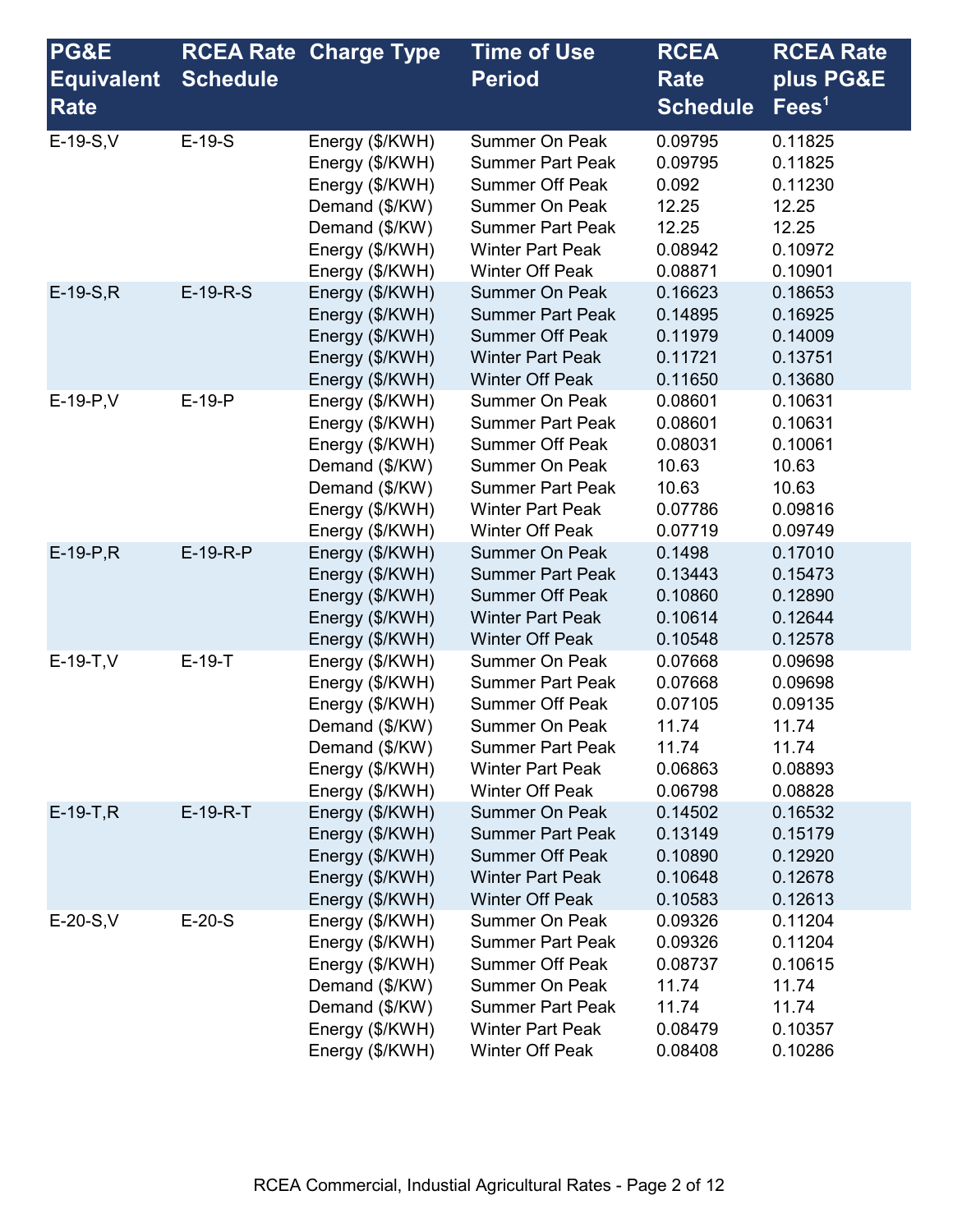| <b>PG&amp;E</b>        |                 | <b>RCEA Rate Charge Type</b>                                                                                                    | <b>Time of Use</b>                                                                                                                                                                  | <b>RCEA</b>                                                           | <b>RCEA Rate</b>                                                      |
|------------------------|-----------------|---------------------------------------------------------------------------------------------------------------------------------|-------------------------------------------------------------------------------------------------------------------------------------------------------------------------------------|-----------------------------------------------------------------------|-----------------------------------------------------------------------|
| <b>Equivalent</b>      | <b>Schedule</b> |                                                                                                                                 | <b>Period</b>                                                                                                                                                                       | <b>Rate</b>                                                           | plus PG&E                                                             |
| <b>Rate</b>            |                 |                                                                                                                                 |                                                                                                                                                                                     | <b>Schedule</b>                                                       | $\text{Fees}^1$                                                       |
| $E-20-S.R$             | $E-20-R-S$      | Energy (\$/KWH)<br>Energy (\$/KWH)<br>Energy (\$/KWH)<br>Energy (\$/KWH)<br>Energy (\$/KWH)                                     | <b>Summer On Peak</b><br><b>Summer Part Peak</b><br><b>Summer Off Peak</b><br><b>Winter Part Peak</b><br><b>Winter Off Peak</b>                                                     | 0.15082<br>0.13592<br>0.10902<br>0.10644<br>0.10573                   | 0.16960<br>0.15470<br>0.12780<br>0.12522<br>0.12451                   |
| $E-20-P,V$             | $E-20-P$        | Energy (\$/KWH)<br>Energy (\$/KWH)<br>Energy (\$/KWH)<br>Demand (\$/KW)<br>Demand (\$/KW)<br>Energy (\$/KWH)<br>Energy (\$/KWH) | <b>Summer On Peak</b><br><b>Summer Part Peak</b><br><b>Summer Off Peak</b><br><b>Summer On Peak</b><br><b>Summer Part Peak</b><br><b>Winter Part Peak</b><br><b>Winter Off Peak</b> | 0.09002<br>0.09002<br>0.08428<br>12.55<br>12.55<br>0.08183<br>0.08116 | 0.10835<br>0.10835<br>0.10261<br>12.55<br>12.55<br>0.10016<br>0.09949 |
| $E-20-P, R$            | E-20-R-P        | Energy (\$/KWH)<br>Energy (\$/KWH)<br>Energy (\$/KWH)<br>Energy (\$/KWH)<br>Energy (\$/KWH)                                     | <b>Summer On Peak</b><br><b>Summer Part Peak</b><br><b>Summer Off Peak</b><br><b>Winter Part Peak</b><br><b>Winter Off Peak</b>                                                     | 0.15172<br>0.13433<br>0.10673<br>0.10427<br>0.10361                   | 0.17005<br>0.15266<br>0.12506<br>0.12260<br>0.12194                   |
| $E-20-T, V$            | $E-20-T$        | Energy (\$/KWH)<br>Energy (\$/KWH)<br>Energy (\$/KWH)<br>Demand (\$/KW)<br>Demand (\$/KW)<br>Energy (\$/KWH)<br>Energy (\$/KWH) | <b>Summer On Peak</b><br><b>Summer Part Peak</b><br><b>Summer Off Peak</b><br><b>Summer On Peak</b><br><b>Summer Part Peak</b><br><b>Winter Part Peak</b><br><b>Winter Off Peak</b> | 0.07728<br>0.07728<br>0.07164<br>14.94<br>14.94<br>0.06922<br>0.06857 | 0.09481<br>0.09481<br>0.08917<br>14.94<br>14.94<br>0.08675<br>0.08610 |
| $E-20-T, R$            | $E-20-R-T$      | Energy (\$/KWH)<br>Energy (\$/KWH)<br>Energy (\$/KWH)<br>Energy (\$/KWH)<br>Energy (\$/KWH)                                     | <b>Summer On Peak</b><br><b>Summer Part Peak</b><br><b>Summer Off Peak</b><br><b>Winter Part Peak</b><br><b>Winter Off Peak</b>                                                     | 0.14625<br>0.12889<br>0.10161<br>0.09919<br>0.09854                   | 0.16378<br>0.14642<br>0.11914<br>0.11672<br>0.11607                   |
| <b>Standby Service</b> |                 |                                                                                                                                 |                                                                                                                                                                                     |                                                                       |                                                                       |
| S-TOU-P                | S-TOU-P         | Energy (\$/KWH)<br>Energy (\$/KWH)<br>Energy (\$/KWH)<br><b>Reservation Charge</b><br>(\$/KW)                                   | <b>Summer On Peak</b><br><b>Summer Part Peak</b><br><b>Summer Off Peak</b><br><b>Summer Total</b>                                                                                   | 0.14192<br>0.11702<br>0.08441<br>0.60695                              | 0.15702<br>0.13212<br>0.09951<br>0.60695                              |
|                        |                 | Energy (\$/KWH)                                                                                                                 | <b>Winter Part Peak</b>                                                                                                                                                             | 0.12099                                                               | 0.13609                                                               |
|                        |                 | Energy (\$/KWH)                                                                                                                 | <b>Winter Off Peak</b><br><b>Winter Total</b>                                                                                                                                       | 0.09572                                                               | 0.11082                                                               |
|                        |                 | <b>Reservation Charge</b><br>(\$/KW)                                                                                            |                                                                                                                                                                                     | 0.60695                                                               | 0.60695                                                               |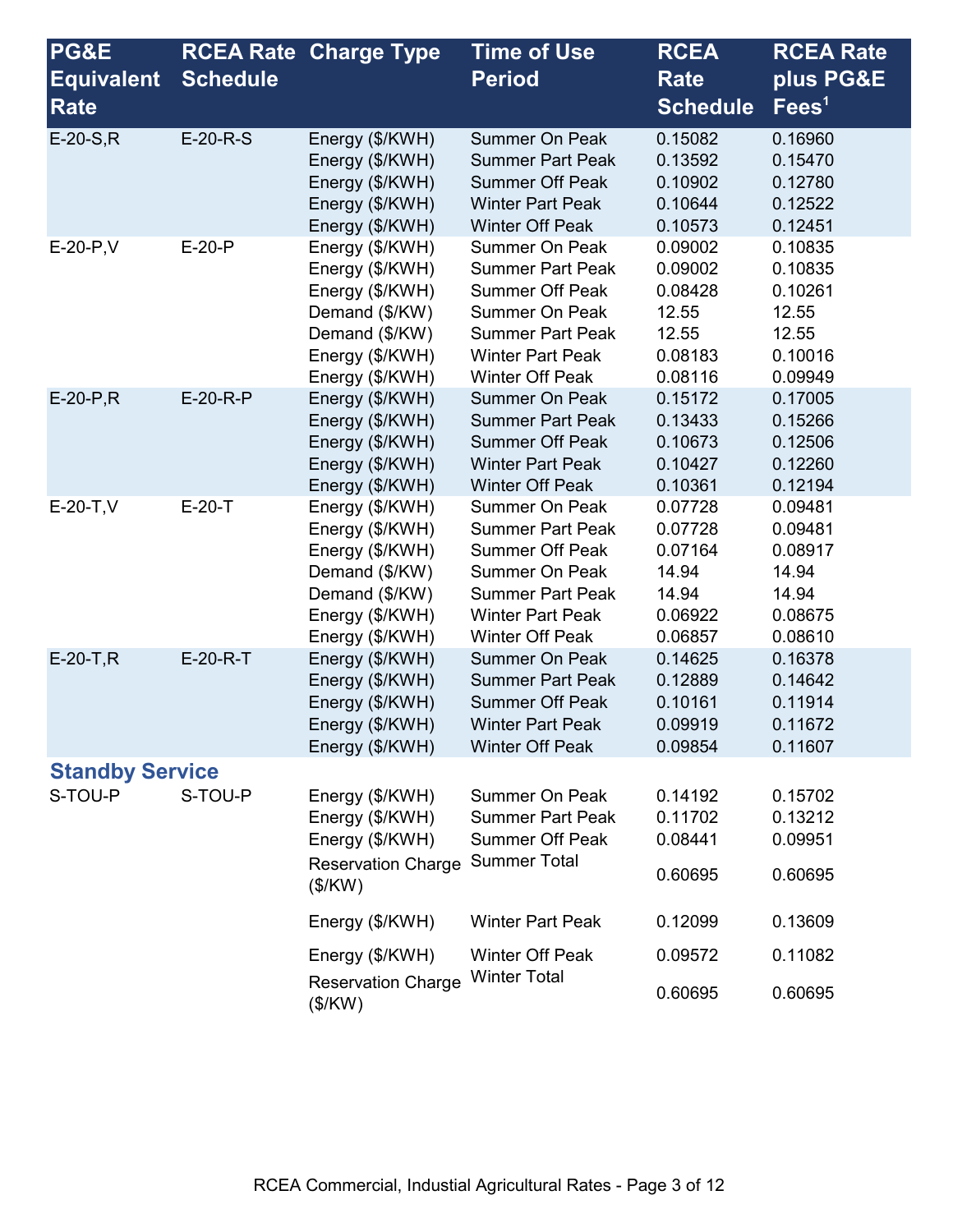| PG&E<br><b>Equivalent</b><br><b>Rate</b> | <b>Schedule</b>                          | <b>RCEA Rate Charge Type</b>         | <b>Time of Use</b><br><b>Period</b>                                      | <b>RCEA</b><br><b>Rate</b><br><b>Schedule</b> | <b>RCEA Rate</b><br>plus PG&E<br>$\text{Fees}^1$ |
|------------------------------------------|------------------------------------------|--------------------------------------|--------------------------------------------------------------------------|-----------------------------------------------|--------------------------------------------------|
| S-TOU-T                                  | S-TOU-T                                  | Energy (\$/KWH)                      | <b>Summer On Peak</b>                                                    | 0.11277                                       | 0.12787                                          |
|                                          |                                          | Energy (\$/KWH)<br>Energy (\$/KWH)   | <b>Summer Part Peak</b><br><b>Summer Off Peak</b><br><b>Summer Total</b> | 0.09271<br>0.06616                            | 0.10781<br>0.08126                               |
|                                          |                                          | <b>Reservation Charge</b><br>(\$/KW) |                                                                          | 0.48755                                       | 0.48755                                          |
|                                          |                                          | Energy (\$/KWH)<br>Energy (\$/KWH)   | <b>Winter Part Peak</b><br><b>Winter Off Peak</b><br><b>Winter Total</b> | 0.09586<br>0.07547                            | 0.11096<br>0.09057                               |
|                                          |                                          | <b>Reservation Charge</b><br>(\$/KW) |                                                                          | 0.48755                                       | 0.48755                                          |
| <b>Street and Outdoor Lighting</b>       |                                          |                                      |                                                                          |                                               |                                                  |
| LS-1, LS-2,<br>LS-3, OL-1                | $LS-1$                                   | Energy (\$/KWH)                      | <b>All Total</b>                                                         | 0.10275                                       | 0.11945                                          |
| $TC-1$                                   | $TC-1$                                   | Energy (\$/KWH)                      | <b>All Total</b>                                                         | 0.11330                                       | 0.13334                                          |
|                                          | <b>B Commercial and Industrial Rates</b> |                                      |                                                                          |                                               |                                                  |
| $B-1$                                    | $B-1$                                    | Energy (\$/KWH)                      | <b>Summer On Peak</b>                                                    | 0.18657                                       | 0.20676                                          |
|                                          |                                          | Energy (\$/KWH)                      | <b>Summer Part Peak</b>                                                  | 0.13759                                       | 0.15778                                          |
|                                          |                                          | Energy (\$/KWH)                      | <b>Summer Off Peak</b>                                                   | 0.11688                                       | 0.13707                                          |
|                                          |                                          | Energy (\$/KWH)                      | Winter On Peak                                                           | 0.13160                                       | 0.15179                                          |
|                                          |                                          | Energy (\$/KWH)                      | <b>Winter Off Peak</b>                                                   | 0.11556                                       | 0.13575                                          |
|                                          |                                          | Energy (\$/KWH)                      | Winter Super Off Peak                                                    | 0.09922                                       | 0.11941                                          |
| B <sub>1</sub> -ST                       | <b>B-1-ST</b>                            | Energy (\$/KWH)                      | <b>Summer On Peak</b>                                                    | 0.19126                                       | 0.21145                                          |
|                                          |                                          | Energy (\$/KWH)                      | <b>Summer Part Peak</b>                                                  | 0.14901                                       | 0.16920                                          |
|                                          |                                          | Energy (\$/KWH)                      | <b>Summer Off Peak</b>                                                   | 0.11344                                       | 0.13363                                          |
|                                          |                                          | Energy (\$/KWH)                      | <b>Winter On Peak</b>                                                    | 0.14093                                       | 0.16112                                          |
|                                          |                                          | Energy (\$/KWH)                      | <b>Winter Part Peak</b>                                                  | 0.12865                                       | 0.14884                                          |
|                                          |                                          | Energy (\$/KWH)                      | <b>Winter Off Peak</b>                                                   | 0.10676                                       | 0.12695                                          |
|                                          |                                          | Energy (\$/KWH)                      | Winter Super Off Peak 0.09042                                            |                                               | 0.11061                                          |
| $B-6$                                    | $B-6$                                    | Energy (\$/KWH)                      | <b>Summer On Peak</b>                                                    | 0.18873                                       | 0.20892                                          |
|                                          |                                          | Energy (\$/KWH)                      | <b>Summer Off Peak</b>                                                   | 0.11793                                       | 0.13812                                          |
|                                          |                                          | Energy (\$/KWH)                      | Winter On Peak                                                           | 0.12553                                       | 0.14572                                          |
|                                          |                                          | Energy (\$/KWH)                      | <b>Winter Off Peak</b>                                                   | 0.10855                                       | 0.12874                                          |
|                                          |                                          | Energy (\$/KWH)                      | <b>Winter Super Off Peak</b>                                             | 0.09223                                       | 0.11242                                          |
| $B-10-S$                                 | $B-10-S$                                 | Energy (\$/KWH)                      | <b>Summer On Peak</b>                                                    | 0.21355                                       | 0.23525                                          |
|                                          |                                          | Energy (\$/KWH)                      | <b>Summer Part Peak</b>                                                  | 0.15217                                       | 0.17387                                          |
|                                          |                                          | Energy (\$/KWH)                      | <b>Summer Off Peak</b>                                                   | 0.11976                                       | 0.14146                                          |
|                                          |                                          | Energy (\$/KWH)                      | <b>Winter On Peak</b>                                                    | 0.15579                                       | 0.17749                                          |
|                                          |                                          | Energy (\$/KWH)                      | <b>Winter Off Peak</b>                                                   | 0.12049                                       | 0.14219                                          |
|                                          |                                          | Energy (\$/KWH)                      | Winter Super Off Peak                                                    | 0.08433                                       | 0.10603                                          |
| <b>PG&amp;E</b>                          | <b>RCEA Rate</b>                         | <b>Charge Type</b>                   | <b>Time of Use</b>                                                       | <b>RCEA</b>                                   | <b>RCEA Rate</b>                                 |
| <b>Equivalent</b>                        | <b>Schedule</b>                          |                                      | <b>Period</b>                                                            | <b>Rate</b>                                   | plus PG&E                                        |
| Rate                                     |                                          |                                      |                                                                          | <b>Schedule</b>                               | $\text{Fees}^1$                                  |
| $B-10-P$                                 | $B-10-P$                                 | Energy (\$/KWH)<br>Energy (\$/KWH)   | Summer On Peak<br><b>Summer Part Peak</b>                                | 0.19621<br>0.13821                            | 0.21791<br>0.15991                               |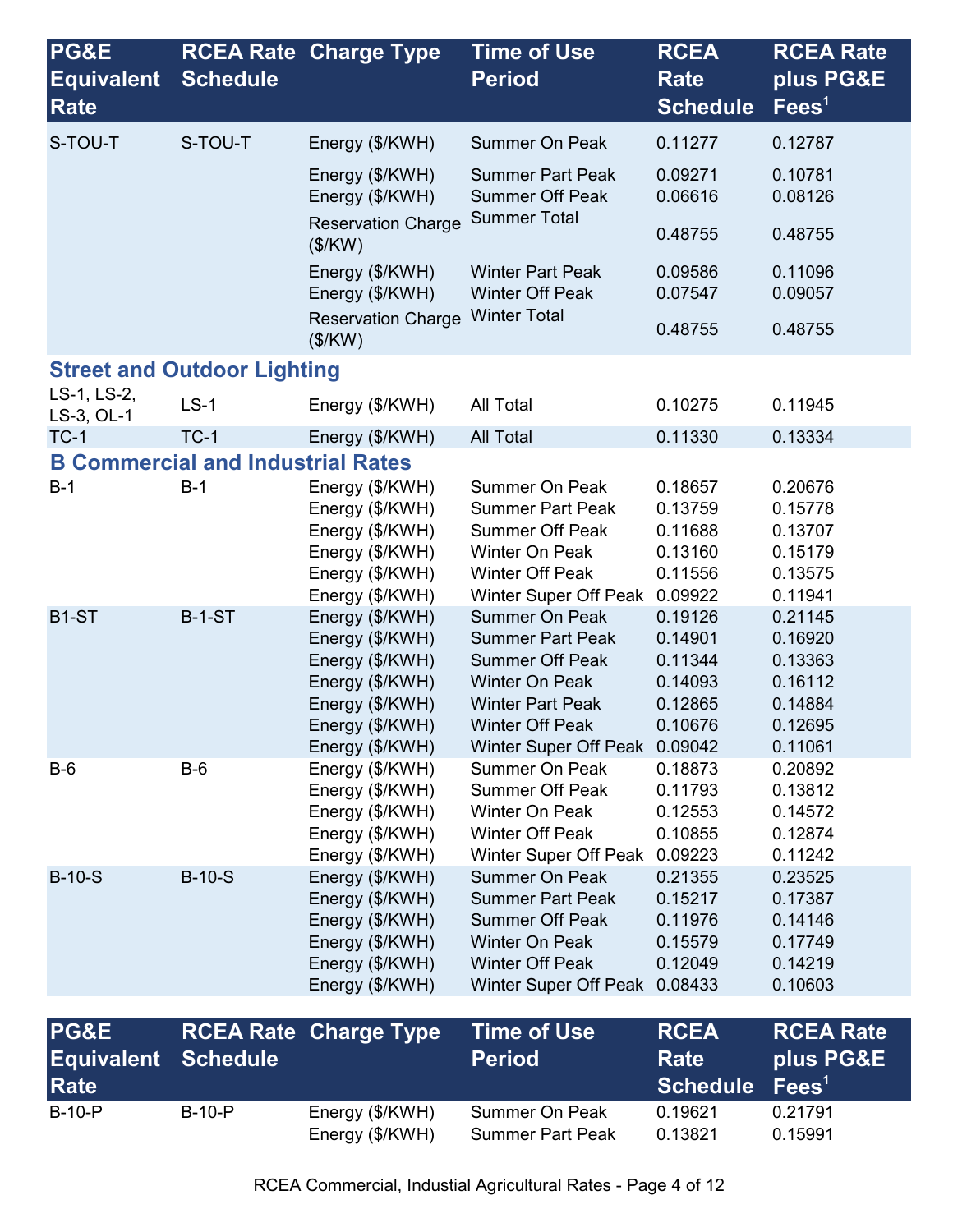|                  |                | Energy (\$/KWH) | <b>Summer Off Peak</b>        | 0.10752 | 0.12922 |
|------------------|----------------|-----------------|-------------------------------|---------|---------|
|                  |                | Energy (\$/KWH) | <b>Winter On Peak</b>         | 0.14185 | 0.16355 |
|                  |                | Energy (\$/KWH) | <b>Winter Off Peak</b>        | 0.10839 | 0.13009 |
|                  |                | Energy (\$/KWH) | Winter Super Off Peak 0.07223 |         | 0.09393 |
| $B-10-T$         | $B-10-T$       | Energy (\$/KWH) | <b>Summer On Peak</b>         | 0.17213 | 0.19383 |
|                  |                | Energy (\$/KWH) | <b>Summer Part Peak</b>       | 0.11567 | 0.13737 |
|                  |                | Energy (\$/KWH) | <b>Summer Off Peak</b>        | 0.08575 | 0.10745 |
|                  |                | Energy (\$/KWH) | <b>Winter On Peak</b>         | 0.11934 | 0.14104 |
|                  |                | Energy (\$/KWH) | <b>Winter Off Peak</b>        | 0.08667 | 0.10837 |
|                  |                | Energy (\$/KWH) | Winter Super Off Peak 0.05051 |         | 0.07221 |
| BEV-1            | BEV-1          | Energy (\$/KWH) | All On Peak                   | 0.27413 | 0.29195 |
|                  |                | Energy (\$/KWH) | All Off Peak                  | 0.09249 | 0.11031 |
|                  |                | Energy (\$/KWH) | All Super Off Peak            | 0.06722 | 0.08504 |
| <b>BEV-2-S</b>   | <b>BEV-2-S</b> | Energy (\$/KWH) | All On Peak                   | 0.29106 | 0.31113 |
|                  |                | Energy (\$/KWH) | All Off Peak                  | 0.08871 | 0.10878 |
|                  |                | Energy (\$/KWH) | All Super Off Peak            | 0.06344 | 0.08351 |
| BEV-2-P          | BEV-2-P        | Energy (\$/KWH) | All On Peak                   | 0.28073 | 0.30080 |
|                  |                | Energy (\$/KWH) | All Off Peak                  | 0.08573 | 0.10580 |
|                  |                | Energy (\$/KWH) | All Super Off Peak            | 0.06165 | 0.08172 |
| <b>B-19-S, V</b> | $B-19-S$       | Energy (\$/KWH) | <b>Summer On Peak</b>         | 0.15410 | 0.17440 |
|                  |                | Energy (\$/KWH) | <b>Summer Part Peak</b>       | 0.11666 | 0.13696 |
|                  |                | Energy (\$/KWH) | <b>Summer Off Peak</b>        | 0.09019 | 0.11049 |
|                  |                | Demand (\$/KW)  | <b>Summer On Peak</b>         | 18.76   | 18.76   |
|                  |                | Demand (\$/KW)  | <b>Summer Part Peak</b>       | 2.73    | 2.73    |
|                  |                | Energy (\$/KWH) | <b>Winter On Peak</b>         | 0.13032 | 0.15062 |
|                  |                | Energy (\$/KWH) | <b>Winter Off Peak</b>        | 0.09009 | 0.11039 |
|                  |                | Energy (\$/KWH) | Winter Super Off Peak         | 0.0361  | 0.05640 |
|                  |                | Demand (\$/KW)  | <b>Winter On Peak</b>         | 2.23    | 2.23    |
| $B-19-P,V$       | <b>B-19-P</b>  | Energy (\$/KWH) | Summer On Peak                | 0.13461 | 0.15491 |
|                  |                | Energy (\$/KWH) | <b>Summer Part Peak</b>       | 0.10611 | 0.12641 |
|                  |                | Energy (\$/KWH) | <b>Summer Off Peak</b>        | 0.08134 | 0.10164 |
|                  |                | Demand (\$/KW)  | Summer On Peak                | 16.07   | 16.07   |
|                  |                | Demand (\$/KW)  | <b>Summer Part Peak</b>       | 2.35    | 2.35    |
|                  |                | Energy (\$/KWH) | Winter On Peak                | 0.11916 | 0.13946 |
|                  |                | Energy (\$/KWH) | <b>Winter Off Peak</b>        | 0.08151 | 0.10181 |
|                  |                | Energy (\$/KWH) | Winter Super Off Peak         | 0.02792 | 0.04822 |
|                  |                | Demand (\$/KW)  | <b>Winter On Peak</b>         | 1.64    | 1.64    |

| <b>PG&amp;E</b><br><b>Equivalent</b><br>Rate | <b>Schedule</b> | <b>RCEA Rate Charge Type</b> | <b>Time of Use</b><br><b>Period</b> | <b>RCEA</b><br><b>Rate</b><br><b>Schedule</b> | <b>RCEA Rate</b><br>plus PG&E<br>Fees <sup>1</sup> |
|----------------------------------------------|-----------------|------------------------------|-------------------------------------|-----------------------------------------------|----------------------------------------------------|
| $B-19-T, V$                                  | $B-19-T$        | Energy (\$/KWH)              | Summer On Peak                      | 0.12218                                       | 0.14248                                            |
|                                              |                 | Energy (\$/KWH)              | <b>Summer Part Peak</b>             | 0.11020                                       | 0.13050                                            |
|                                              |                 | Energy (\$/KWH)              | <b>Summer Off Peak</b>              | 0.08469                                       | 0.10499                                            |
|                                              |                 | Demand (\$/KW)               | Summer On Peak                      | 12.66                                         | 12.66                                              |
|                                              |                 | Demand (\$/KW)               | <b>Summer Part Peak</b>             | 3.16                                          | 3.16                                               |
|                                              |                 | Energy (\$/KWH)              | Winter On Peak                      | 0.12379                                       | 0.14409                                            |
|                                              |                 | Energy (\$/KWH)              | <b>Winter Off Peak</b>              | 0.08503                                       | 0.10533                                            |
|                                              |                 | Energy (\$/KWH)              | Winter Super Off Peak 0.02802       |                                               | 0.04832                                            |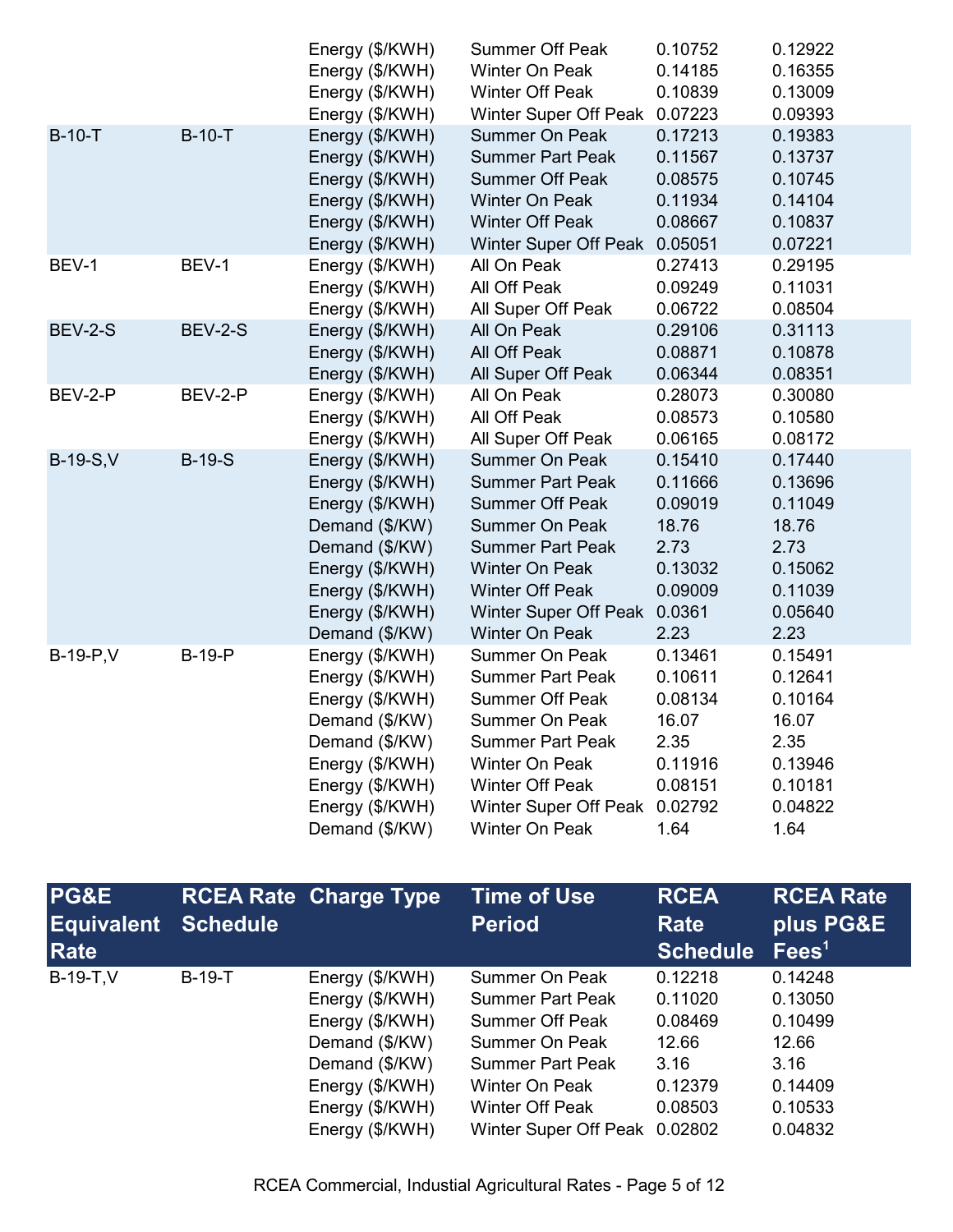|                   |                  | Demand (\$/KW)     | Winter On Peak               | 1.21            | 1.21             |
|-------------------|------------------|--------------------|------------------------------|-----------------|------------------|
| $B-19-S,R$        | <b>B-19-R-S</b>  | Energy (\$/KWH)    | <b>Summer On Peak</b>        | 0.27856         | 0.29886          |
|                   |                  | Energy (\$/KWH)    | <b>Summer Part Peak</b>      | 0.14367         | 0.16397          |
|                   |                  | Energy (\$/KWH)    | <b>Summer Off Peak</b>       | 0.10535         | 0.12565          |
|                   |                  | Energy (\$/KWH)    | <b>Winter On Peak</b>        | 0.14739         | 0.16769          |
|                   |                  | Energy (\$/KWH)    | <b>Winter Off Peak</b>       | 0.10529         | 0.12559          |
|                   |                  | Energy (\$/KWH)    | Winter Super Off Peak        | 0.06965         | 0.08995          |
| $B-19-P, R$       | <b>B-19-R-P</b>  | Energy (\$/KWH)    | <b>Summer On Peak</b>        | 0.25504         | 0.27534          |
|                   |                  | Energy (\$/KWH)    | <b>Summer Part Peak</b>      | 0.13211         | 0.15241          |
|                   |                  | Energy (\$/KWH)    | <b>Summer Off Peak</b>       | 0.09690         | 0.11720          |
|                   |                  | Energy (\$/KWH)    | Winter On Peak               | 0.13447         | 0.15477          |
|                   |                  | Energy (\$/KWH)    | <b>Winter Off Peak</b>       | 0.09701         | 0.11731          |
|                   |                  | Energy (\$/KWH)    | <b>Winter Super Off Peak</b> | 0.06137         | 0.08167          |
| $B-19-T, R$       | <b>B-19-R-T</b>  | Energy (\$/KWH)    | <b>Summer On Peak</b>        | 0.22188         | 0.24218          |
|                   |                  | Energy (\$/KWH)    | <b>Summer Part Peak</b>      | 0.14080         | 0.16110          |
|                   |                  | Energy (\$/KWH)    | <b>Summer Off Peak</b>       | 0.09885         | 0.11915          |
|                   |                  | Energy (\$/KWH)    | <b>Winter On Peak</b>        | 0.13258         | 0.15288          |
|                   |                  | Energy (\$/KWH)    | <b>Winter Off Peak</b>       | 0.09907         | 0.11937          |
|                   |                  | Energy (\$/KWH)    | Winter Super Off Peak        | 0.06343         | 0.08373          |
| $B-19-S, S$       | <b>B-19-S-S</b>  | Energy (\$/KWH)    | <b>Summer On Peak</b>        | 0.27856         | 0.29886          |
|                   |                  | Energy (\$/KWH)    | <b>Summer Part Peak</b>      | 0.14367         | 0.16397          |
|                   |                  | Energy (\$/KWH)    | <b>Summer Off Peak</b>       | 0.10535         | 0.12565          |
|                   |                  | Energy (\$/KWH)    | Winter On Peak               | 0.14739         | 0.16769          |
|                   |                  | Energy (\$/KWH)    | <b>Winter Off Peak</b>       | 0.10529         | 0.12559          |
|                   |                  | Energy (\$/KWH)    | Winter Super Off Peak        | 0.06965         | 0.08995          |
| $B-19-P, S$       | <b>B-19-S-P</b>  | Energy (\$/KWH)    | <b>Summer On Peak</b>        | 0.25504         | 0.27534          |
|                   |                  | Energy (\$/KWH)    | <b>Summer Part Peak</b>      | 0.13211         | 0.15241          |
|                   |                  | Energy (\$/KWH)    | <b>Summer Off Peak</b>       | 0.09690         | 0.11720          |
|                   |                  | Energy (\$/KWH)    | <b>Winter On Peak</b>        | 0.13447         | 0.15477          |
|                   |                  | Energy (\$/KWH)    | <b>Winter Off Peak</b>       | 0.09701         | 0.11731          |
|                   |                  | Energy (\$/KWH)    | Winter Super Off Peak        | 0.06137         | 0.08167          |
| $B-19-T, S$       | <b>B-19-S-T</b>  | Energy (\$/KWH)    | Summer On Peak               | 0.22188         | 0.24218          |
|                   |                  | Energy (\$/KWH)    | <b>Summer Part Peak</b>      | 0.14080         | 0.16110          |
|                   |                  | Energy (\$/KWH)    | <b>Summer Off Peak</b>       | 0.09885         | 0.11915          |
|                   |                  | Energy (\$/KWH)    | Winter On Peak               | 0.13258         | 0.15288          |
|                   |                  | Energy (\$/KWH)    | <b>Winter Off Peak</b>       | 0.09907         | 0.11937          |
|                   |                  | Energy (\$/KWH)    | Winter Super Off Peak        | 0.06343         | 0.08373          |
| <b>PG&amp;E</b>   | <b>RCEA Rate</b> | <b>Charge Type</b> | <b>Time of Use</b>           | <b>RCEA</b>     | <b>RCEA Rate</b> |
| <b>Equivalent</b> | <b>Schedule</b>  |                    | <b>Period</b>                | <b>Rate</b>     | plus PG&E        |
|                   |                  |                    |                              |                 |                  |
| Rate              |                  |                    |                              | <b>Schedule</b> | $\text{Fees}^1$  |
| $B-20-S,V$        | $B-20-S$         | Energy (\$/KWH)    | <b>Summer On Peak</b>        | 0.14627         | 0.16505          |
|                   |                  | Energy (\$/KWH)    | <b>Summer Part Peak</b>      | 0.11271         | 0.13149          |
|                   |                  | Energy (\$/KWH)    | <b>Summer Off Peak</b>       | 0.08620         | 0.10498          |
|                   |                  | Demand (\$/KW)     | <b>Summer On Peak</b>        | 18.23           | 18.23            |
|                   |                  | Demand (\$/KW)     | <b>Summer Part Peak</b>      | 2.65            | 2.65             |
|                   |                  | Energy (\$/KWH)    | <b>Winter On Peak</b>        | 0.12628         | 0.14506          |
|                   |                  | Energy (\$/KWH)    | <b>Winter Off Peak</b>       | 0.08599         | 0.10477          |
|                   |                  | Energy (\$/KWH)    | <b>Winter Super Off Peak</b> | 0.03201         | 0.05079          |
|                   |                  | Demand (\$/KW)     | <b>Winter On Peak</b>        | 2.33            | 2.33             |
| <b>B-20-P,V</b>   | $B-20-P$         | Energy (\$/KWH)    | Summer On Peak               | 0.14266         | 0.16099          |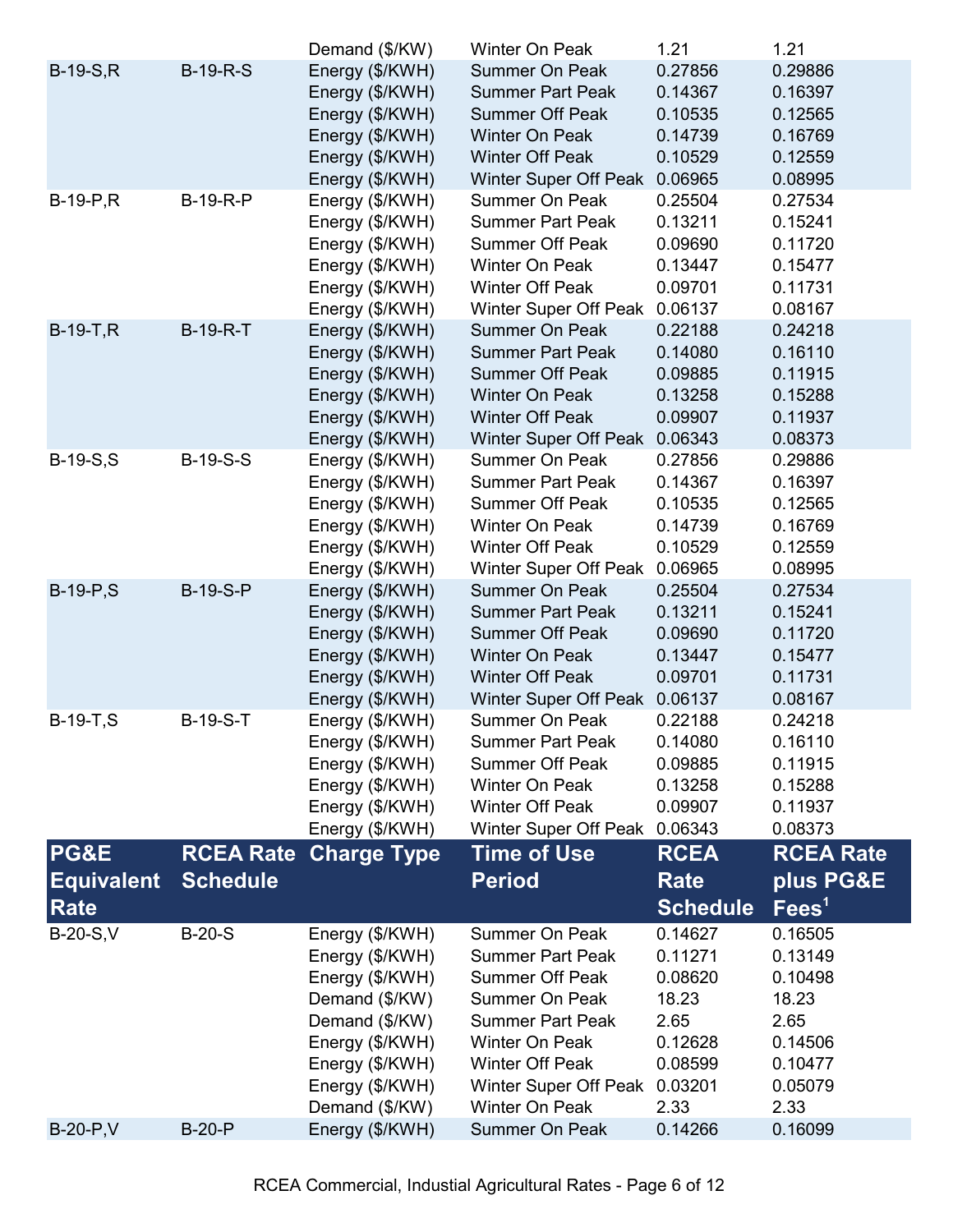|             |                 | Energy (\$/KWH)<br>Energy (\$/KWH)<br>Demand (\$/KW)<br>Demand (\$/KW)<br>Energy (\$/KWH)<br>Energy (\$/KWH)<br>Energy (\$/KWH)<br>Demand (\$/KW)                    | <b>Summer Part Peak</b><br><b>Summer Off Peak</b><br><b>Summer On Peak</b><br><b>Summer Part Peak</b><br><b>Winter On Peak</b><br><b>Winter Off Peak</b><br><b>Winter Super Off Peak</b><br><b>Winter On Peak</b>                   | 0.10699<br>0.08210<br>20.09<br>2.76<br>0.11996<br>0.08217<br>0.02854<br>2.31            | 0.12532<br>0.10043<br>20.09<br>2.76<br>0.13829<br>0.10050<br>0.04687<br>2.31            |
|-------------|-----------------|----------------------------------------------------------------------------------------------------------------------------------------------------------------------|-------------------------------------------------------------------------------------------------------------------------------------------------------------------------------------------------------------------------------------|-----------------------------------------------------------------------------------------|-----------------------------------------------------------------------------------------|
| $B-20-T,V$  | $B-20-T$        | Energy (\$/KWH)<br>Energy (\$/KWH)<br>Energy (\$/KWH)<br>Demand (\$/KW)<br>Demand (\$/KW)<br>Energy (\$/KWH)<br>Energy (\$/KWH)<br>Energy (\$/KWH)<br>Demand (\$/KW) | <b>Summer On Peak</b><br><b>Summer Part Peak</b><br><b>Summer Off Peak</b><br><b>Summer On Peak</b><br><b>Summer Part Peak</b><br><b>Winter On Peak</b><br><b>Winter Off Peak</b><br><b>Winter Super Off Peak</b><br>Winter On Peak | 0.11993<br>0.09793<br>0.07336<br>22.74<br>5.41<br>0.11886<br>0.06892<br>0.01903<br>3.03 | 0.13746<br>0.11546<br>0.09089<br>22.74<br>5.41<br>0.13639<br>0.08645<br>0.03656<br>3.03 |
| $B-20-S.R$  | $B-20-R-S$      | Energy (\$/KWH)<br>Energy (\$/KWH)<br>Energy (\$/KWH)<br>Energy (\$/KWH)<br>Energy (\$/KWH)<br>Energy (\$/KWH)                                                       | <b>Summer On Peak</b><br><b>Summer Part Peak</b><br><b>Summer Off Peak</b><br><b>Winter On Peak</b><br><b>Winter Off Peak</b><br><b>Winter Super Off Peak</b>                                                                       | 0.26595<br>0.13386<br>0.09659<br>0.13996<br>0.09645<br>0.06088                          | 0.28473<br>0.15264<br>0.11537<br>0.15874<br>0.11523<br>0.07966                          |
| $B-20-P, R$ | <b>B-20-R-P</b> | Energy (\$/KWH)<br>Energy (\$/KWH)<br>Energy (\$/KWH)<br>Energy (\$/KWH)<br>Energy (\$/KWH)<br>Energy (\$/KWH)                                                       | <b>Summer On Peak</b><br><b>Summer Part Peak</b><br><b>Summer Off Peak</b><br><b>Winter On Peak</b><br><b>Winter Off Peak</b><br><b>Winter Super Off Peak</b>                                                                       | 0.25705<br>0.12880<br>0.09426<br>0.13418<br>0.09431<br>0.05874                          | 0.27538<br>0.14713<br>0.11259<br>0.15251<br>0.11264<br>0.07707                          |

| PG&E<br><b>Equivalent</b><br><b>Rate</b> | <b>Schedule</b> | <b>RCEA Rate Charge Type</b>                                                                                   | <b>Time of Use</b><br><b>Period</b>                                                                                                                    | <b>RCEA</b><br><b>Rate</b><br><b>Schedule</b>                  | <b>RCEA Rate</b><br>plus PG&E<br>Fees <sup>1</sup>             |
|------------------------------------------|-----------------|----------------------------------------------------------------------------------------------------------------|--------------------------------------------------------------------------------------------------------------------------------------------------------|----------------------------------------------------------------|----------------------------------------------------------------|
| $B-20-T, R$                              | <b>B-20-R-T</b> | Energy (\$/KWH)<br>Energy (\$/KWH)<br>Energy (\$/KWH)<br>Energy (\$/KWH)<br>Energy (\$/KWH)<br>Energy (\$/KWH) | <b>Summer On Peak</b><br><b>Summer Part Peak</b><br><b>Summer Off Peak</b><br><b>Winter On Peak</b><br><b>Winter Off Peak</b><br>Winter Super Off Peak | 0.25605<br>0.13801<br>0.08801<br>0.13786<br>0.08510<br>0.05247 | 0.27358<br>0.15554<br>0.10554<br>0.15539<br>0.10263<br>0.07000 |
| $B-20-S, S$                              | $B-20-S-S$      | Energy (\$/KWH)<br>Energy (\$/KWH)<br>Energy (\$/KWH)<br>Energy (\$/KWH)<br>Energy (\$/KWH)<br>Energy (\$/KWH) | Summer On Peak<br><b>Summer Part Peak</b><br><b>Summer Off Peak</b><br>Winter On Peak<br><b>Winter Off Peak</b><br>Winter Super Off Peak               | 0.26595<br>0.13386<br>0.09659<br>0.13996<br>0.09645<br>0.06088 | 0.28473<br>0.15264<br>0.11537<br>0.15874<br>0.11523<br>0.07966 |
| $B-20-P, S$                              | <b>B-20-S-P</b> | Energy (\$/KWH)<br>Energy (\$/KWH)<br>Energy (\$/KWH)<br>Energy (\$/KWH)<br>Energy (\$/KWH)                    | <b>Summer On Peak</b><br><b>Summer Part Peak</b><br><b>Summer Off Peak</b><br><b>Winter On Peak</b><br><b>Winter Off Peak</b>                          | 0.25705<br>0.12880<br>0.09426<br>0.13418<br>0.09431            | 0.27538<br>0.14713<br>0.11259<br>0.15251<br>0.11264            |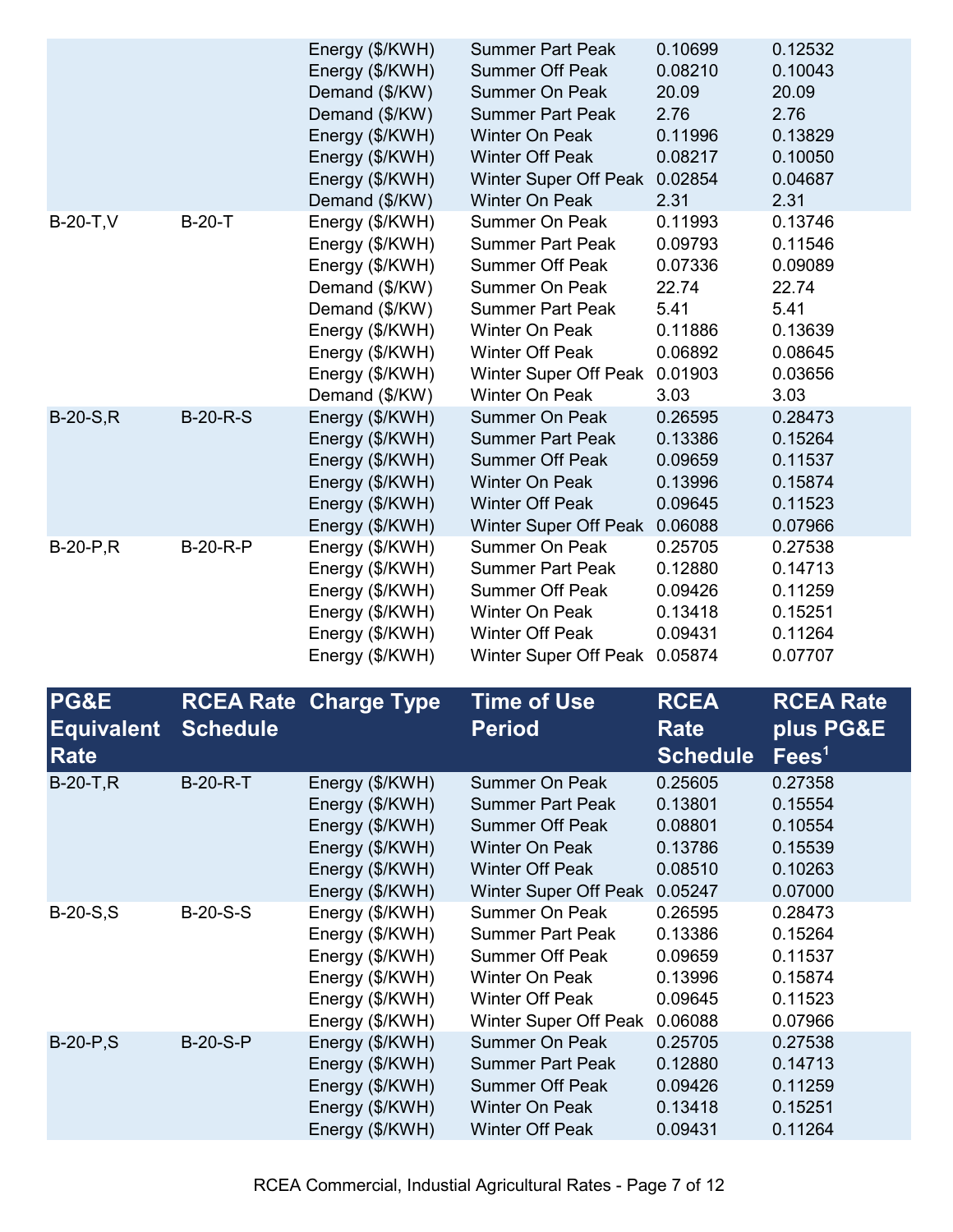|             |                 | Energy (\$/KWH)                                                                                                                                        | Winter Super Off Peak                                                                                                                                  | 0.05874                                                                   | 0.07707                                                                   |
|-------------|-----------------|--------------------------------------------------------------------------------------------------------------------------------------------------------|--------------------------------------------------------------------------------------------------------------------------------------------------------|---------------------------------------------------------------------------|---------------------------------------------------------------------------|
| $B-20-T, S$ | <b>B-20-S-T</b> | Energy (\$/KWH)<br>Energy (\$/KWH)<br>Energy (\$/KWH)<br>Energy (\$/KWH)<br>Energy (\$/KWH)<br>Energy (\$/KWH)                                         | <b>Summer On Peak</b><br><b>Summer Part Peak</b><br><b>Summer Off Peak</b><br>Winter On Peak<br>Winter Off Peak<br>Winter Super Off Peak               | 0.25605<br>0.13801<br>0.08801<br>0.13786<br>0.08510<br>0.05247            | 0.27358<br>0.15554<br>0.10554<br>0.15539<br>0.10263<br>0.07000            |
| $S-B-P,S$   | $S-B-P,S$       | Energy (\$/KWH)<br>Energy (\$/KWH)<br>Energy (\$/KWH)<br>Energy (\$/KWH)<br>Energy (\$/KWH)<br>Energy (\$/KWH)<br><b>Reservation Charge</b><br>(\$/KW) | <b>Summer On Peak</b><br><b>Summer Part Peak</b><br><b>Summer Off Peak</b><br>Winter On Peak<br><b>Winter Off Peak</b><br>Winter Super Off Peak<br>All | 0.13437<br>0.11872<br>0.10130<br>0.12811<br>0.10277<br>0.04652<br>0.39800 | 0.14947<br>0.13382<br>0.11640<br>0.14321<br>0.11787<br>0.06162<br>0.39800 |
| $S-B-T$     | $S-B-T$         | Energy (\$/KWH)<br>Energy (\$/KWH)<br>Energy (\$/KWH)<br>Energy (\$/KWH)<br>Energy (\$/KWH)<br>Energy (\$/KWH)<br><b>Reservation Charge</b><br>(\$/KW) | Summer On Peak<br><b>Summer Part Peak</b><br><b>Summer Off Peak</b><br>Winter On Peak<br><b>Winter Off Peak</b><br>Winter Super Off Peak<br>All        | 0.11663<br>0.10155<br>0.08478<br>0.11071<br>0.08634<br>0.03065<br>0.22885 | 0.13173<br>0.11665<br>0.09988<br>0.12581<br>0.10144<br>0.04575<br>0.22885 |

| PG&E<br><b>Equivalent</b><br><b>Rate</b> | <b>Schedule</b> | <b>RCEA Rate Charge Type</b>                                                                      | <b>Time of Use</b><br><b>Period</b>                                                                                         | <b>RCEA</b><br><b>Rate</b><br><b>Schedule</b>    | <b>RCEA Rate</b><br>plus PG&E<br>Fees <sup>1</sup> |
|------------------------------------------|-----------------|---------------------------------------------------------------------------------------------------|-----------------------------------------------------------------------------------------------------------------------------|--------------------------------------------------|----------------------------------------------------|
| <b>Agricultural Rates</b>                |                 |                                                                                                   |                                                                                                                             |                                                  |                                                    |
| $AG-1-A$                                 | $AG-1-A$        | Energy (\$/KWH)<br><b>Connected Load</b><br>Energy (\$/KWH)                                       | <b>Summer Total</b><br><b>Summer Total</b><br><b>Winter Total</b>                                                           | 0.09998<br>2.53<br>0.08674                       | 0.11872<br>2.53<br>0.10548                         |
| $AG-1-B$                                 | $AG-1-B$        | Energy (\$/KWH)<br>Demand (\$/KW)<br>Energy (\$/KWH)                                              | <b>Summer Total</b><br><b>Summer Total</b><br><b>Winter Total</b>                                                           | 0.11187<br>3.95<br>0.07955                       | 0.13061<br>3.95<br>0.09829                         |
| $AG-1-P-X$                               | $AG-1-B-P$      | Energy (\$/KWH)<br>Demand (\$/KW)<br>Energy (\$/KWH)                                              | <b>Summer Total</b><br><b>Summer Total</b><br><b>Winter Total</b>                                                           | 0.11187<br>3.95<br>0.07955                       | 0.13061<br>3.95<br>0.09829                         |
| AG-R-A                                   | AG-R-A          | Energy (\$/KWH)<br>Energy (\$/KWH)<br><b>Connected Load</b><br>Energy (\$/KWH)<br>Energy (\$/KWH) | <b>Summer On Peak</b><br><b>Summer Off Peak</b><br><b>Summer Total</b><br><b>Winter Part Peak</b><br><b>Winter Off Peak</b> | 0.14574<br>0.09599<br>1.91<br>0.08303<br>0.08232 | 0.16448<br>0.11473<br>1.91<br>0.10177<br>0.10106   |
| AG-V-A                                   | AG-V-A          | Energy (\$/KWH)<br>Energy (\$/KWH)<br><b>Connected Load</b><br>Energy (\$/KWH)                    | Summer On Peak<br><b>Summer Off Peak</b><br><b>Summer Total</b><br><b>Winter Part Peak</b>                                  | 0.13491<br>0.09279<br>2.01<br>0.08126            | 0.15365<br>0.11153<br>2.01<br>0.10000              |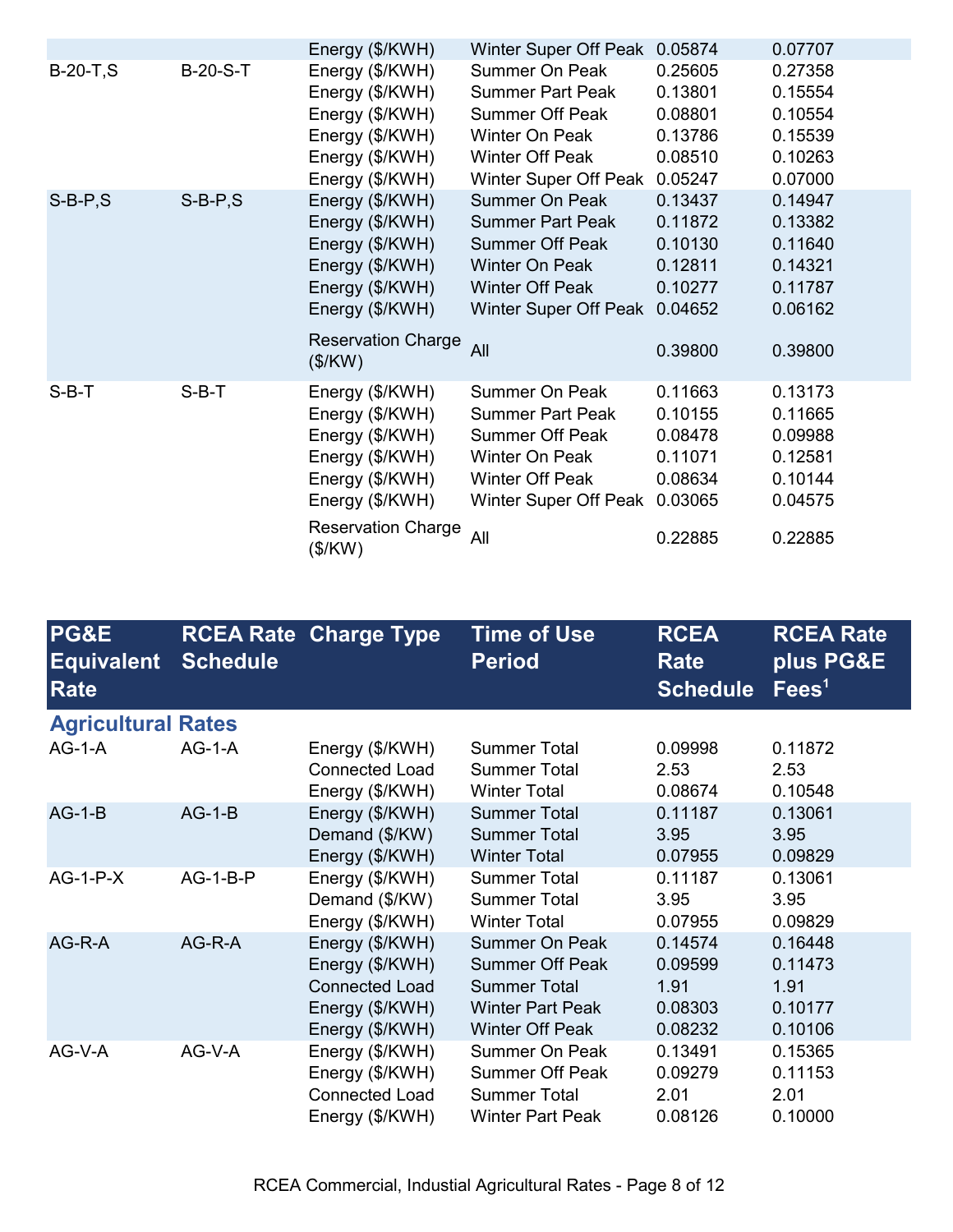|            |          | Energy (\$/KWH)       | Winter Off Peak         | 0.08055 | 0.09929 |
|------------|----------|-----------------------|-------------------------|---------|---------|
| AG-V-B     | AG-V-B   | Energy (\$/KWH)       | <b>Summer On Peak</b>   | 0.12391 | 0.14265 |
|            |          | Energy (\$/KWH)       | <b>Summer Off Peak</b>  | 0.08635 | 0.10509 |
|            |          | Demand (\$/KW)        | <b>Summer Total</b>     | 2.63    | 2.63    |
|            |          | Demand (\$/KW)        | <b>Summer On Peak</b>   | 0.85    | 0.85    |
|            |          | Energy (\$/KWH)       | <b>Winter Part Peak</b> | 0.07624 | 0.09498 |
|            |          | Energy (\$/KWH)       | Winter Off Peak         | 0.07554 | 0.09428 |
| $AG-4-A$   | $AG-4-A$ | Energy (\$/KWH)       | Summer On Peak          | 0.11788 | 0.13662 |
|            |          | Energy (\$/KWH)       | <b>Summer Off Peak</b>  | 0.09542 | 0.11416 |
|            |          | <b>Connected Load</b> | <b>Summer Total</b>     | 1.99    | 1.99    |
|            |          | Energy (\$/KWH)       | <b>Winter Part Peak</b> | 0.08441 | 0.10315 |
|            |          | Energy (\$/KWH)       | <b>Winter Off Peak</b>  | 0.08371 | 0.10245 |
| $AG-4-B$   | $AG-4-B$ | Energy (\$/KWH)       | <b>Summer On Peak</b>   | 0.11726 | 0.13600 |
|            |          | Energy (\$/KWH)       | <b>Summer Off Peak</b>  | 0.10456 | 0.12330 |
|            |          | Demand (\$/KW)        | <b>Summer Total</b>     | 3.62    | 3.62    |
|            |          | Demand (\$/KW)        | <b>Summer On Peak</b>   | 0.98    | 0.98    |
|            |          | Energy (\$/KWH)       | <b>Winter Part Peak</b> | 0.09562 | 0.11436 |
|            |          | Energy (\$/KWH)       | <b>Winter Off Peak</b>  | 0.09493 | 0.11367 |
| $AG-4-B-X$ | AG-4-B-P | Energy (\$/KWH)       | Summer On Peak          | 0.11726 | 0.13600 |
|            |          | Energy (\$/KWH)       | <b>Summer Off Peak</b>  | 0.10456 | 0.12330 |
|            |          | Demand (\$/KW)        | <b>Summer Total</b>     | 2.72    | 2.72    |
|            |          | Demand (\$/KW)        | Summer On Peak          | 0.98    | 0.98    |
|            |          | Energy (\$/KWH)       | <b>Winter Part Peak</b> | 0.09562 | 0.11436 |
|            |          | Energy (\$/KWH)       | <b>Winter Off Peak</b>  | 0.09493 | 0.11367 |

| <b>PG&amp;E</b><br><b>Equivalent</b><br>Rate | <b>Schedule</b> | <b>RCEA Rate Charge Type</b>                                                                                                    | <b>Time of Use</b><br><b>Period</b>                                                                                                                                          | <b>RCEA</b><br><b>Rate</b><br><b>Schedule</b>                       | <b>RCEA Rate</b><br>plus PG&E<br>Fees <sup>1</sup>                  |
|----------------------------------------------|-----------------|---------------------------------------------------------------------------------------------------------------------------------|------------------------------------------------------------------------------------------------------------------------------------------------------------------------------|---------------------------------------------------------------------|---------------------------------------------------------------------|
| $AG-4-C$                                     | $AG-4-C$        | Energy (\$/KWH)<br>Energy (\$/KWH)<br>Energy (\$/KWH)<br>Demand (\$/KW)<br>Demand (\$/KW)<br>Energy (\$/KWH)<br>Energy (\$/KWH) | Summer On Peak<br><b>Summer Part Peak</b><br><b>Summer Off Peak</b><br><b>Summer On Peak</b><br><b>Summer Part Peak</b><br><b>Winter Part Peak</b><br><b>Winter Off Peak</b> | 0.09424<br>0.07921<br>0.07374<br>4.81<br>3.60<br>0.07385<br>0.07315 | 0.11298<br>0.09795<br>0.09248<br>4.81<br>3.60<br>0.09259<br>0.09189 |
| $AG-5-A$                                     | $AG-5-A$        | Energy (\$/KWH)<br>Energy (\$/KWH)<br><b>Connected Load</b><br>Energy (\$/KWH)<br>Energy (\$/KWH)                               | Summer On Peak<br><b>Summer Off Peak</b><br><b>Summer Total</b><br><b>Winter Part Peak</b><br><b>Winter Off Peak</b>                                                         | 0.11991<br>0.10121<br>5.48<br>0.09228<br>0.09158                    | 0.13865<br>0.11995<br>5.48<br>0.11102<br>0.11032                    |
| $AG-5-B$                                     | $AG-5-B$        | Energy (\$/KWH)<br>Energy (\$/KWH)<br>Demand (\$/KW)<br>Demand (\$/KW)<br>Energy (\$/KWH)<br>Energy (\$/KWH)                    | <b>Summer On Peak</b><br><b>Summer Off Peak</b><br><b>Summer Total</b><br><b>Summer On Peak</b><br><b>Winter Part Peak</b><br><b>Winter Off Peak</b>                         | 0.11370<br>0.08972<br>6.96<br>2.17<br>0.08581<br>0.08514            | 0.13244<br>0.10846<br>6.96<br>2.17<br>0.10455<br>0.10388            |
| $AG-5-C$                                     | $AG-5-C$        | Energy (\$/KWH)<br>Energy (\$/KWH)<br>Energy (\$/KWH)                                                                           | Summer On Peak<br><b>Summer Part Peak</b><br><b>Summer Off Peak</b>                                                                                                          | 0.08842<br>0.07583<br>0.07115                                       | 0.10716<br>0.09457<br>0.08989                                       |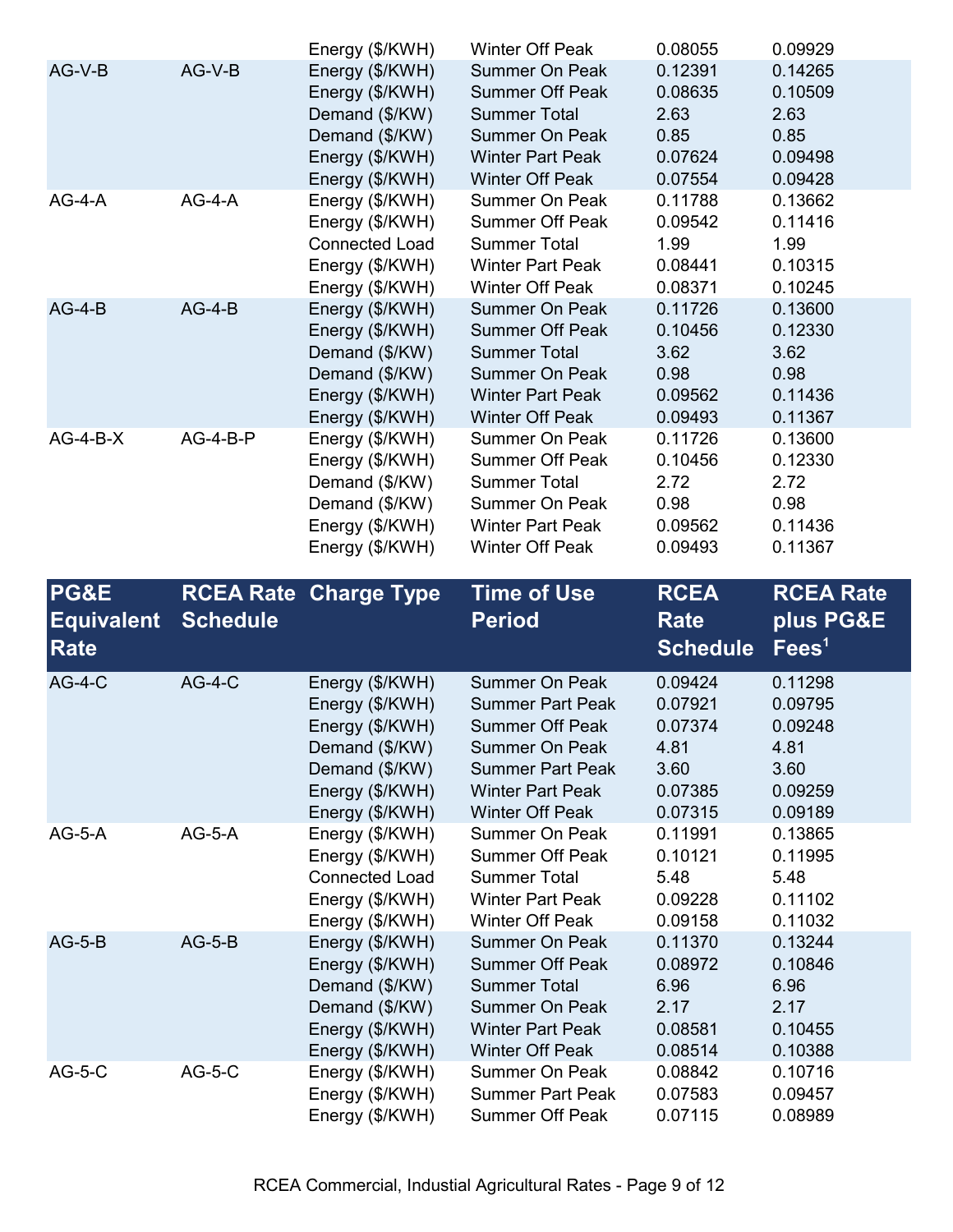|                                 |                                 | Demand (\$/KW)                                  | Summer On Peak                   | 9.74             | 9.74             |
|---------------------------------|---------------------------------|-------------------------------------------------|----------------------------------|------------------|------------------|
|                                 |                                 | Demand (\$/KW)                                  | <b>Summer Part Peak</b>          | 7.78             | 7.78             |
|                                 |                                 | Energy (\$/KWH)                                 | <b>Winter Part Peak</b>          | 0.07316          | 0.09190          |
|                                 |                                 | Energy (\$/KWH)                                 | <b>Winter Off Peak</b>           | 0.07245          | 0.09119          |
| <b>AG-5-C-P</b>                 | <b>AG-5-C-P</b>                 | Energy (\$/KWH)                                 | <b>Summer On Peak</b>            | 0.08842          | 0.10716          |
|                                 |                                 | Energy (\$/KWH)                                 | <b>Summer Part Peak</b>          | 0.07583          | 0.09457          |
|                                 |                                 | Energy (\$/KWH)                                 | <b>Summer Off Peak</b>           | 0.07115          | 0.08989          |
|                                 |                                 | Demand (\$/KW)                                  | <b>Summer On Peak</b>            | 9.36             | 9.36             |
|                                 |                                 | Demand (\$/KW)                                  | <b>Summer Part Peak</b>          | 7.78             | 7.78             |
|                                 |                                 | Energy (\$/KWH)                                 | <b>Winter Part Peak</b>          | 0.07316          | 0.09190          |
|                                 |                                 | Energy (\$/KWH)                                 | <b>Winter Off Peak</b>           | 0.07245          | 0.09119          |
|                                 | AG-A1-A-S, P, T AG-A1-A-S, P, T | Energy (\$/KWH)                                 | Summer On Peak                   | 0.23512          | 0.25386          |
|                                 | AG-A2-A-S, P, T AG-A2-A-S, P, T | Energy (\$/KWH)                                 | <b>Summer Off Peak</b>           | 0.11604          | 0.13478          |
|                                 |                                 | Energy (\$/KWH)                                 | Winter On Peak                   | 0.11274          | 0.13148          |
|                                 |                                 | Energy (\$/KWH)                                 | <b>Winter Off Peak</b>           | 0.08642          | 0.10516          |
| AG-B-A-S, P, T                  | AG-B-A-S,P,T                    | Energy (\$/KWH)                                 | <b>Summer On Peak</b>            | 0.25273          | 0.27147          |
|                                 |                                 | Energy (\$/KWH)                                 | <b>Summer Off Peak</b>           | 0.13027          | 0.14901          |
|                                 |                                 | Energy (\$/KWH)                                 | <b>Winter On Peak</b>            | 0.12496          | 0.14370          |
|                                 |                                 | Energy (\$/KWH)                                 | <b>Winter Off Peak</b>           | 0.09889          | 0.11763          |
| AG-C-A-S, P, T                  | AG-C-A-S,P,T                    | Energy (\$/KWH)                                 | Summer On Peak                   | 0.11612          | 0.13486          |
|                                 |                                 | Energy (\$/KWH)                                 | <b>Summer Off Peak</b>           | 0.08679          | 0.10553          |
|                                 |                                 | Demand (\$/KW)                                  | Summer On Peak                   | 15.30            | 15.30            |
|                                 |                                 | Energy (\$/KWH)                                 | Winter On Peak                   | 0.10156          | 0.12030          |
|                                 |                                 | Energy (\$/KWH)                                 | Winter Off Peak                  | 0.07616          | 0.09490          |
| PG&E                            | <b>RCEA Rate</b>                |                                                 | <b>Time of Use</b>               | <b>RCEA</b>      | <b>RCEA Rate</b> |
|                                 |                                 | <b>Charge Type</b>                              |                                  |                  |                  |
|                                 |                                 |                                                 |                                  |                  |                  |
| <b>Equivalent</b>               | <b>Schedule</b>                 |                                                 | <b>Period</b>                    | <b>Rate</b>      | plus PG&E        |
| Rate                            |                                 |                                                 |                                  | <b>Schedule</b>  | $\text{Fees}^1$  |
|                                 |                                 | AG-F-A1-S, P, T AG-F-A1-S, P, T Energy (\$/KWH) | <b>Summer On Peak</b>            | 0.20086          | 0.21960          |
| AG-F-A2-S, P, T AG-F-A2-S, P, T |                                 |                                                 | Summer Off Peak (all             |                  |                  |
| AG-F-A3-S, P, T AG-F-A3-S, P, T |                                 | Energy (\$/KWH)                                 | day Wednesdays and               | 0.12410          | 0.14284          |
|                                 |                                 |                                                 | Thursdays)                       |                  |                  |
|                                 |                                 | Energy (\$/KWH)                                 | <b>Winter On Peak</b>            | 0.11395          | 0.13269          |
|                                 |                                 |                                                 | Winter Off Peak (all             |                  |                  |
|                                 |                                 | Energy (\$/KWH)                                 | day Wednesdays and               | 0.08764          | 0.10638          |
|                                 |                                 |                                                 | Thursdays)<br>Summer On Peak     | 0.22021          | 0.23895          |
|                                 |                                 | AG-F-B1-S, P, T AG-F-B1-S, P, T Energy (\$/KWH) | Summer Off Peak (all             |                  |                  |
| AG-F-B2-S, P, T AG-F-B2-S, P, T |                                 |                                                 | day Wednesdays and               | 0.13931          | 0.15805          |
| AG-F-B3-S, P, T AG-F-B3-S, P, T |                                 | Energy (\$/KWH)                                 | Thursdays)                       |                  |                  |
|                                 |                                 | Energy (\$/KWH)                                 | Winter On Peak                   | 0.12731          | 0.14605          |
|                                 |                                 |                                                 | Winter Off Peak (all             |                  |                  |
|                                 |                                 | Energy (\$/KWH)                                 | day Wednesdays and               | 0.10099          | 0.11973          |
|                                 |                                 |                                                 | Thursdays)                       |                  |                  |
|                                 |                                 | AG-F-C1-S, P, T AG-F-C1-S, P, T Energy (\$/KWH) | <b>Summer On Peak</b>            | 0.13676          | 0.15550          |
|                                 |                                 |                                                 | Summer Off Peak (all             |                  |                  |
| AG-F-C2-S, P, T AG-F-C2-S, P, T |                                 | Energy (\$/KWH)                                 | day Wednesdays and               | 0.10690          | 0.12564          |
| AG-F-C3-S, P, T AG-F-C3-S, P, T |                                 |                                                 | Thursdays)                       |                  |                  |
|                                 |                                 | Demand (\$/KW)<br>Energy (\$/KWH)               | Summer On Peak<br>Winter On Peak | 15.30<br>0.12241 | 15.30<br>0.14115 |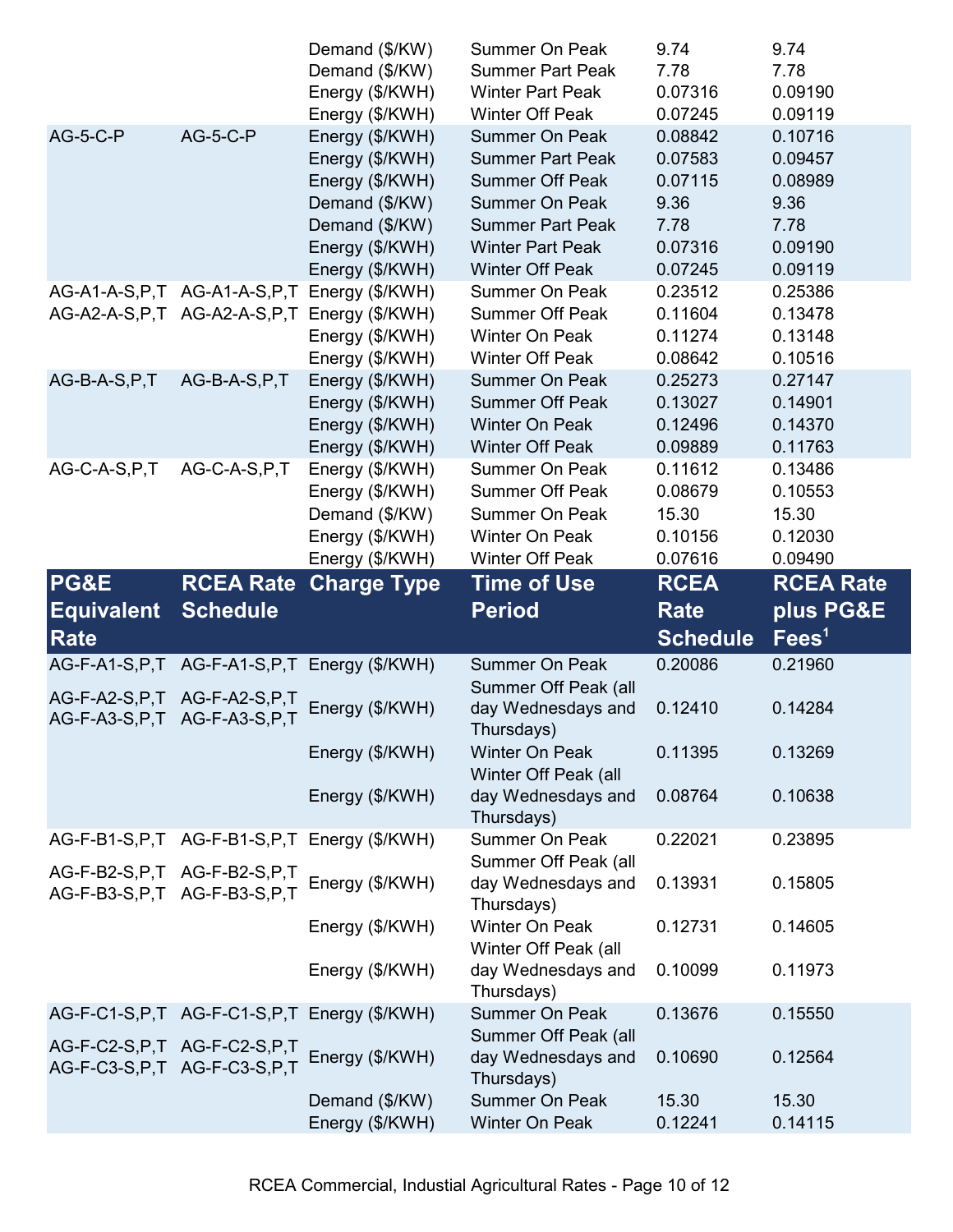| Energy (\$/KWH) | Winter Off Peak (all<br>day Wednesdays and 0.09609<br>Thursdays) | 0.11483 |
|-----------------|------------------------------------------------------------------|---------|
|                 |                                                                  |         |

## **Voltage Discount - 4%**

For rate schedules not segregated by service voltage, each component of the standard rate shall be discounted

 $^{1}$ PG&E fees include the Power Charge Indifference Adjustment and the Franchise Fee.